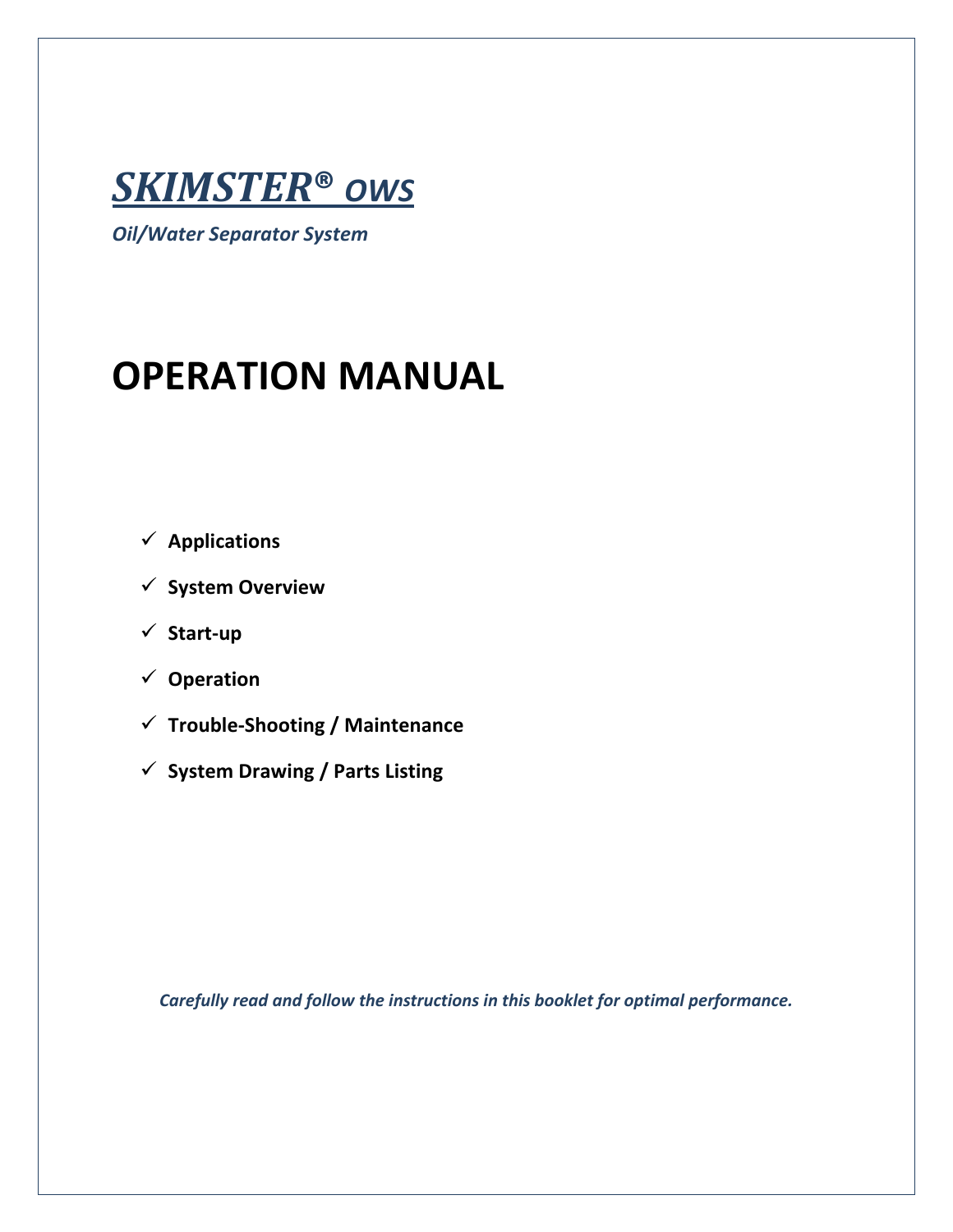Thank you for purchasing the *SKIMSTER*®OWS from HOH Corporation. Please don't hesitate to call HOH with any questions you may have regarding the operation of the system or the need for replacement parts. Our contact information:

# **HOH Corporation 1701 Vargrave St.** Winston-Salem, NC 27107 **336 727 4644 www.hohcorp.com**

# **System Applications:**

- **Marine**
	- $\circ$  Coast Guard facilities
	- o Marine Terminals
	- o Marinas
	- o Boatyards/Shipyards
	- o Bilge Oil/Water Separation
	- $\circ$  Off Shore Fuel Spills

#### • **Environmental Remediation**

- o Emergency Response
- o Oil/Water separation from ponds/lakes after spills
- o Lagoon oil/water separation
- $\circ$  Groundwater Remediation
- o Facility "*Decon*" closures
- o UST (Underground Storage Tank) removal
- $\circ$  Excavation site oil/water separation
- o Pit/Sump oil/water separation

#### • **Storm-water Runoff**

- $\circ$  Industrial facilities
- $\circ$  Transportation facilities
- o Parking Lots
- o Airports
- **Utilities**
	- $\circ$  Compressor condensate and oily wastewater from diked areas at Sub-Stations
- **Wastewater and Water Treatment Facilities** 
	- $\circ$  Oil/Water separation in water basins
- **•** Vehicle Maintenance and Vehicle Washing Facilities
	- $\circ$  Oil/Water separation in wash-water trench drains, catch basins
- **Power-washing wastewater**
	- $\circ$  Collection of wastewater prior to releasing to sewer/storm-water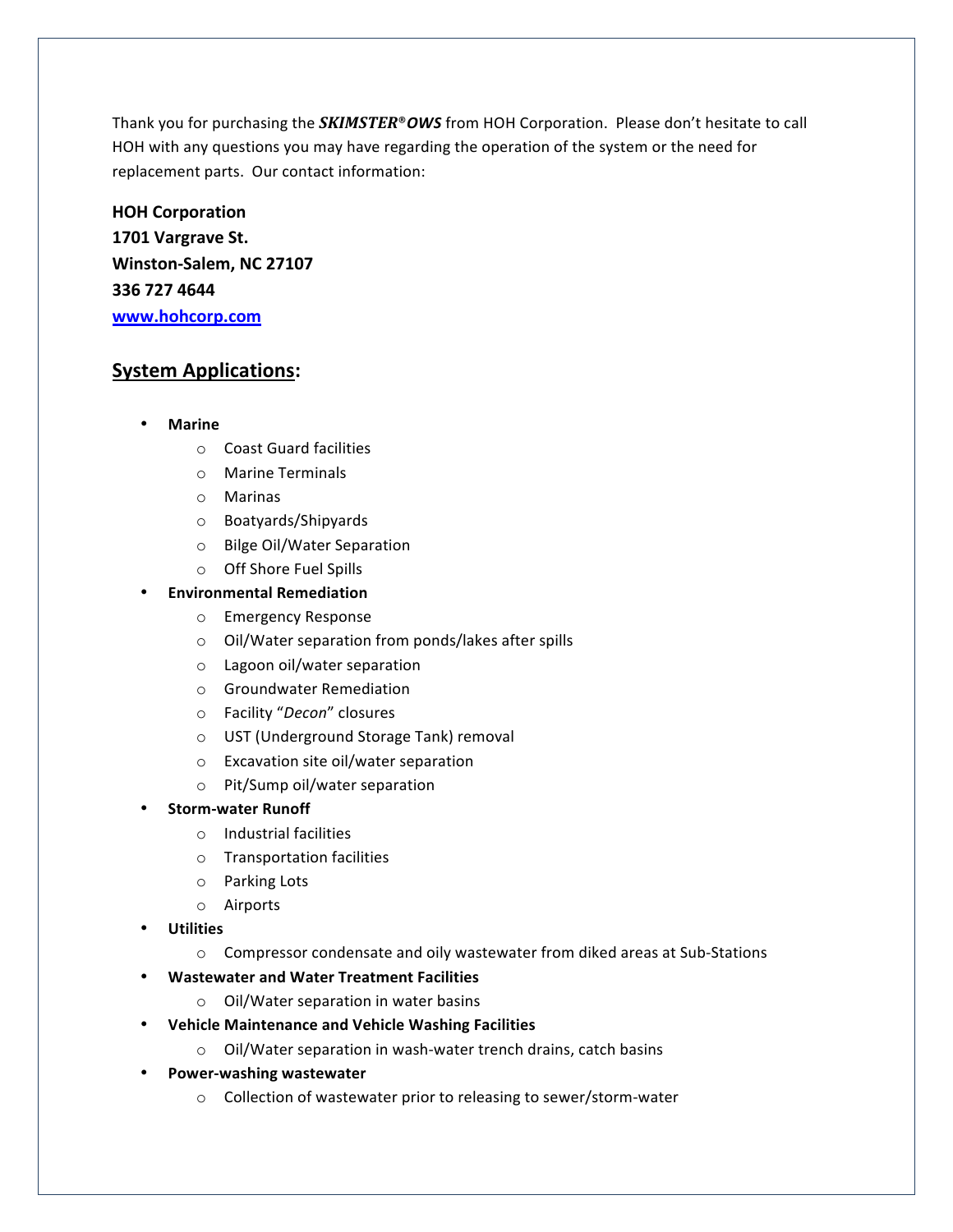- **Industry**
	- o Chemical Processing
	- o Machine Coolant oil removal
	- o Metal processing
	- o Petrochemical (refueling depot runoff, oil field sites)
	- o Plastic Manufacturing
	- o Steel Mills
	- $\circ$  Food Processing (floating light liquids in wastewater)
	- o Shipyards
	- $\circ$  Recycling facilities
- **Transportation**
	- $\circ$  Airports (run-off & spills)
	- $\circ$  Railroad facilities (run-off & spills)
- **Municipal Facilities (City/County/State/Federal)**
	- o Maintenance facilities/garages/terminals/storm-water

#### **System Overview:**

The *SKIMSTER®OWS* is a mobile system built to respond to oil/fuel spills in and around coastal areas, marinas, boatyard, shipyards, remediation cleanup site, and industrial sites. The **SKIMSTER**®OWS can also be used as a fixed/permanent Oil/Water Separator System for industrial sites requiring effluent (oil*in-water)* <15PPM. The system is skid mounted on a 7'x16' tandem axle trailer (optional). It is powered by either the 115V electrical panel or for areas without a power supply a commercial portable generator (optional).

The system includes the following:

- $(1)$  7'x16' Tandem Axle Trailer (3500 lb. each) optional
- $(1)$  Trailer tongue storage tool box optional
- (1) 6'x10' powder-coated carbon steel skid (with forklift pockets)
- (1) 10GPM HOH Oil/Water Separator
	- $\circ$  Carbon steel construction (polypropylene construction available)
	- o Powder-coated
	- o Aluminum lid
	- $\circ$  50-gal. poly oil storage tank
	- $\circ$  The CUBE® Coalescing Media (HOH's patented OWS media pack)
		- Note: The System is supplied with 4X the coalescing media for the required retention time needed for spill response.
- (1) Standard Size  $SKIMSTER^{\circ}$  Floating Oil Skimmer rated at ~5GPM
	- o 100 ft. of 34" floatable hose
- (1) Large Size SKIMSTER® Floating Oil Skimmer rated at ~20GPM
	- o 100 ft. of 1" floatable hose
- (1) EDSON® Model 2500  $\frac{3}{4}$  HP Double Diaphragm Pump (electric powered up to 25GPM)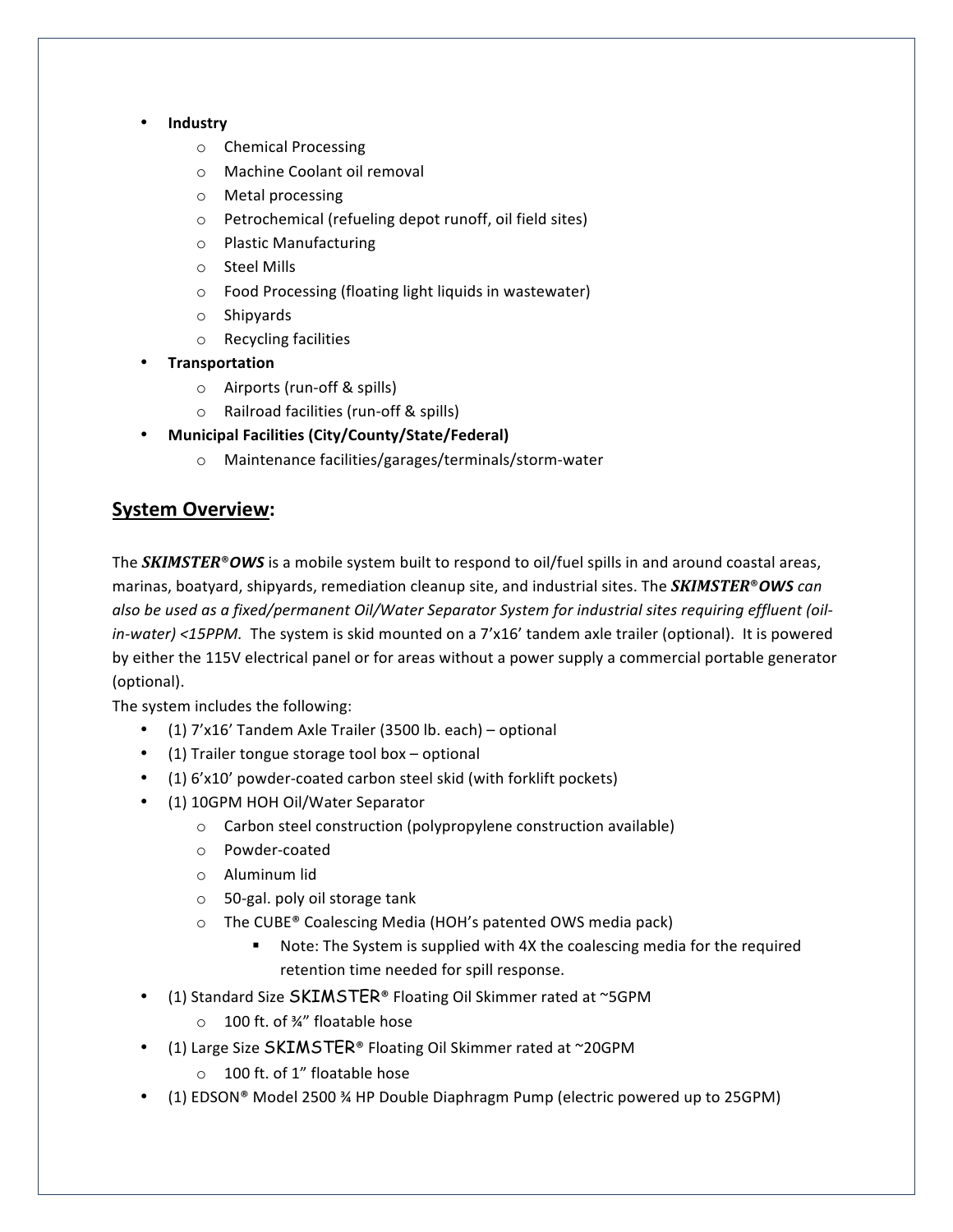- (1) GOULD® ½" Effluent Pump
- $(1)$  PENTEK® 20" Basket Strainer (90 PSI Maximum load)
- (2) CENTEK® BilgeKleen Hydrocarbon Polishing Canisters
	- $\circ$  (2) Replacement Filters
- (1) 115V Electrical Panel
- (1) 4000W Commercial Portable Generator optional
- (1) River Trace® "Smart Cell" Oil Content Monitor
- (1) Little Giant<sup>®</sup> 115V Utility Pump (Oil Content Monitor Cleaning Flush Pump)
- (1) Hedland® FlowMeter
- (1) Chemtrol® Globe-Valve, Y-Pattern
- (1) Fill-Rite Mechanical FlowMeter (5-20GPM)
- Miscellaneous heavy-duty hose and stainless steel adaptors
- (4) Bilge Daddy™ OWS Effluent Chamber Absorbent Pillows (to absorb sheen in the Effluent Chamber)

## **System Inspection:**

Inspect all equipment upon arrival. If any items are missing or damaged, make note of this on the shipping papers. Also, notify HOH Corporation immediately at 336 727 4644.

#### AT NO TIME SHOULD OIL OR OIL/WATER MIXTURE BE INTRODUCED INTO AN EMPTY OWS UNIT. THE **OWS TANK MUST FIRST BE FILLED WITH CLEAN WATER. IF IT IS DRAINED FOR ANY REASON, IT MUST** *AGAIN BE REFILLED WITH CLEAN WATER BEFORE EQUIPMENT IS PLACED BACK IN SERVICE.*

THE SKIMSTER® OWS IS A MOBILE UNIT, WHEN MOVING TO NEW SPILL LOCATIONS THE UNIT MUST BE LEVEL FOR THE OWS TO OPERATE SUCCESSFULLY. SHOULD SKID BE PLACED ON A TRAILER FOR **MOBILE OIL SPILL RESPONSE, THE TRAILER MUST BE LEVEL.** 

#### **System Start-Up:**

Before placing the **SKIMSTER<sup>®</sup> OWS** in service, it is suggested that a "Dry Run" is made using clean water. This will ensure that the factory set rotary oil skimmer in the OWS has not rotated out of position, the Diaphragm Pump/*SKIMSTER<sup>®</sup> Floating Oil Skimmer* is operating at required GPM, the water is flowing freely through the Globe Valve/FlowMeter, Hydrocarbon Filtering Canisters and River Trace Oil Content Monitor. The "Dry Run" will demonstrate the principle of operation of the *SKIMSTER® OWS.*

#### **Dry Run**

- 1. Level the Unit
- 2. Fill OWS with clean water until it freely flows over the OWS Effluent Weir.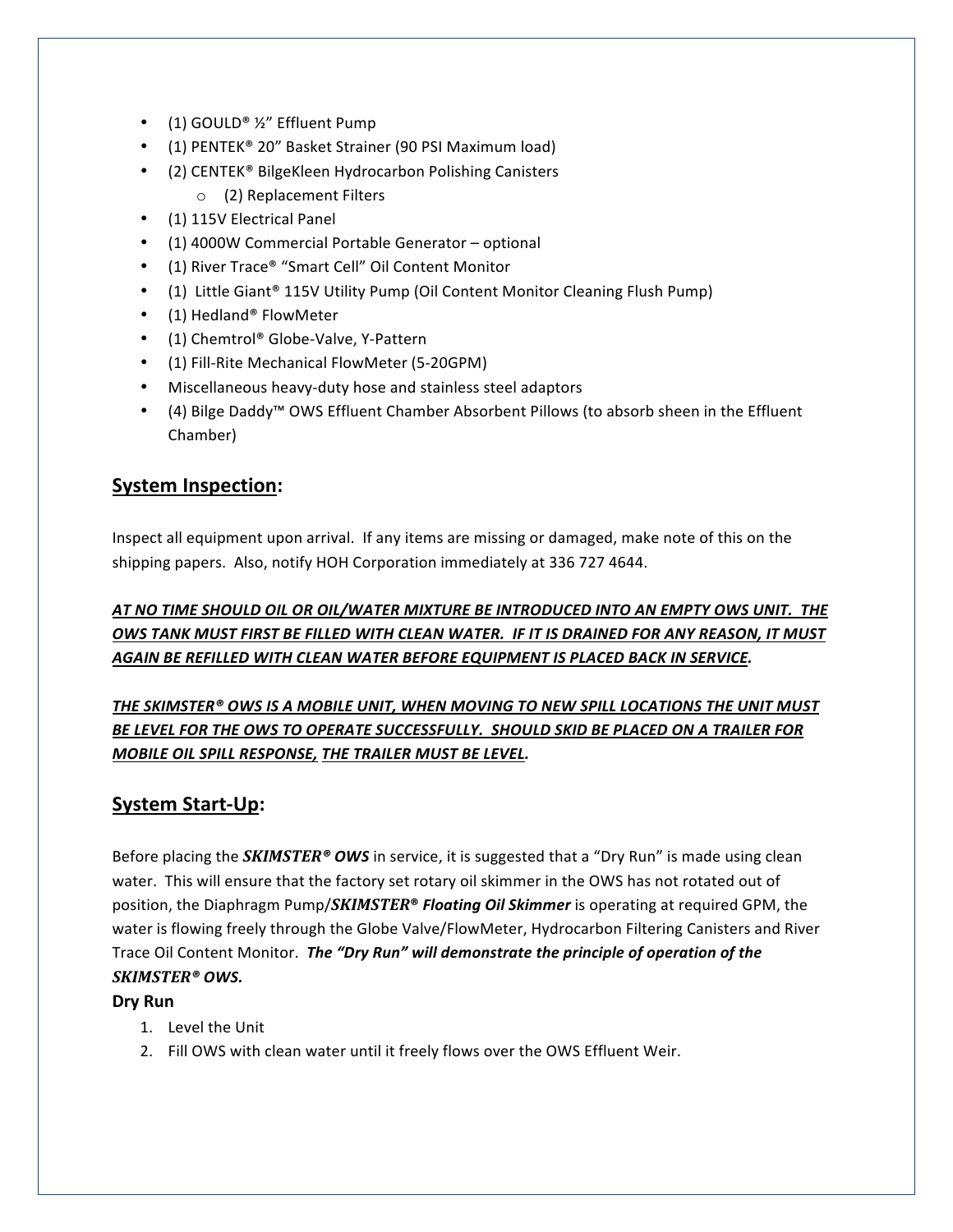- 3. Place the *SKIMSTER<sup>®</sup> Floating Oil Skimmer* in a body of clean water *(Note: SKIMSTER*<sup>®</sup> **Floating Oil Skimmer** requires at least 1 ft. of water to operate). Connect the floatable hose to the **SKIMSTER<sup>®</sup> Floating Oil Skimmer** and to the EDSON Pump.
- 4. Make sure the OWS Influent Valve is in *open* position and OWS Effluent Valve is in *open* position.
- 5. Connect the electrical cords from the EDSON Pump and River Trace to the electrical outlets.
- 6. Power up the *SKIMSTER*<sup>®</sup> OWS with either a supplied electric outlet or with a portable generator.
- 7. Power on the EDSON® Double Diaphragm Pump. Set the Variable Speed Drive on the EDSON Pump to approximately 25-30 Cycles per Minute.
- 8. Power on the River Trace
- 9. Note: Gould Effluent Pump is wired directly to panel (no plug in required).
- 10. The Clean Water Effluent (clean water running freely through the OWS) should be discharged back into the body of water you are skimming from (where the **SKIMSTER®** Floating Oil *Skimmer* is located).
- 11. With the unit set level, filled with clean water and now operating at rated flow of approximately ~5-8 GPM, the *Rotary Oil Skimmer* device should be level with the water. The "open slots" on the Rotary Skimmer Pipe should be adjusted to <sup>1</sup>/4" to <sup>1</sup>/<sub>2</sub>" **above** the water level. Adjust the oil skimmer by rotating it if necessary.

*Note: During actually* "Start Up" when introducing oil into the system the oil will float above the *original* water in proportion to the difference between its specific gravity and the specific gravity of water. This means oil will automatically accumulate and spill over into the Rotary Skimmer. If the *above steps are followed, minimal water will spill into Rotary Skimmer*.

Now that the "Dry Run" is complete and the water is running freely through the unit, the *SKIMSTER<sup>®</sup> OWS* is ready to work for you at a spill location. The following is a step-by-step (Typical *Setup Operation)* of the *SKIMSTER® OWS* at a small to medium oil/fuel spill.

## **System Operation** *(Typical Setup)***:**

- 1. Contain the oil/fuel spill with containment boom(s).
- 2. Place the *SKIMSTER*<sup>®</sup> Floating Oil Skimmer inside the spill (boomed) containment area. Note: *Should the contaminate (oil/fuel)* be >2" thick in the containment area, HOH recommends *pumping directly* (using the **SKIMSTER**<sup>®</sup> **Floating Oil Skimmer** and the EDSON Diaphragm *Pump)* to a recovery container (i.e. pail, drum, tote), thus by-passing the OWS. Gravity feed *Oil/Water Separators (like the one on the SKIMSTER<sup>®</sup> OWS) require a water/oil mixture of* approximately 80% water / 20% oil/fuel to operate successfully. Pumping more than the 20% oil *into the separator will "overload" the unit with oil. We have made it simple to redirect the* oil/fuel to a recovery container. The 3-way SS Influent Valve should be placed in the "Closed" position (in the closed position the oil/fuel will not enter the OWS). When the level of oil/fuel has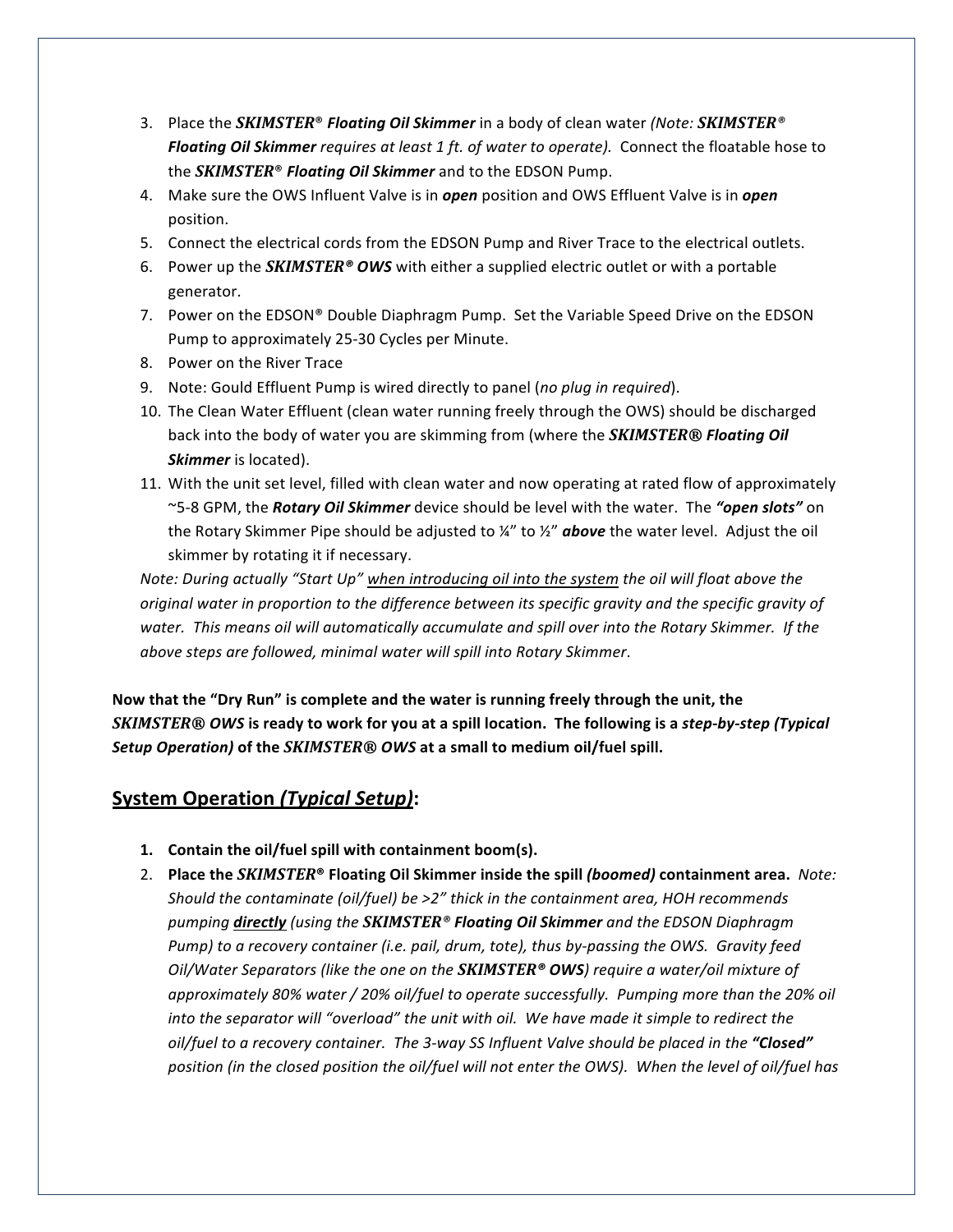*been brought down to an acceptable level, "Open"* the 3-Way Influent Valve to allow the *oil/fuel/water mixture to enter the OWS.* 

- 3. The **SKIMSTER<sup>®</sup>** Floating Oil Skimmer is equipped with 100 ft. of floatable hose. One end connected to the *SKIMSTER<sup>®</sup> Floating Oil Skimmer* and the other to the EDSON pump. The EDSON will now begin feeding the wastewater through the Pentek Screen Filter basket (to screen out debris) then on to the OWS.
- 4. The OWS is equipped with a Non-Clog diffuser across the width and depth of the Cube<sup>®</sup> Media Pack (HOH has installed 4X the coalescing media for added retention time). Any solids that have made it pass the Pentek Screen Filter Basket will drop out into the V-Bottom Sludge Chamber of the OWS.
- 5. The CUBE<sup>®</sup> ribbed plates are arranged vertical in the direction of flow with a series of 5/16" **holes spaced '/'' apart.** As the plates are stacked and overlapped, it will cause the flow of the oily wastewater to zigzag around the 90° corners throughout the CUBE® media pack, causing resistance to flow, collection of the oil droplets 2-microns and larger which will enhance the coalescence (the coalesced oil/fuel has the least restricted path to exit the waste stream and will rise to the surface).
- 6. The separated oil/fuel accumulates at the surface of the separation chamber where it displaces the water. As the oil/fuel layer increases, the oil/fuel spill over into the adjustable Rotary Pipe Skimmer where it flows (by gravity) to the 50-gallon oil storage container (placed beneath the OWS). Note: See "Trouble-Shooting/Maintenance" section on the pumping *"emptying" of the storage container.*
- 7. The separated/clean water leaving the CUBE<sup>®</sup> passes under an oil retention baffle and into the **effluent or clean water chamber.** From there, the clean water passes over a weir which maintains the water level in the OWS. The clean water chamber is equipped with automated level-floats which will power up the Gould  $\frac{y}{x}$  Centrifugal pump to begin discharging the clean water to the CENTEK BilgeKleen Hydrocarbon Filtration Canisters. Note: The discharge piping *from the Gould pump is equipped with an in-line Globe Valve and Flow-meter. Turning the Globe* Valve "Clockwise" will slow the flow; "Counterclockwise" will increase the flow. HOH recommends a flow-rate of ~5-8GPM for optimal performance of the system. An easy check of the GPM can be achieved by a quick view of the equipped FILL-RITE Mechanical Flow-Meter.
- 8. The clean water will now enter the Hydrocarbon Filtering System. To achieve the required  $\leq$ 15PPM level of hydrocarbon (oil in water) set by the USCG, the **SKIMSTER®** OWS is equipped with a Hydrocarbon Polishing System manufactured by CENTEK Industries. The system consists of two (2) filter canisters. Both canisters have the patented MYCELX filters. The MYCELX filters will instantly bond all hydrocarbons to make them hydrophobic (repellant to water) and viscoelastic (thickened) thus removing them from the polluted water. The single pass efficiency through both MYCELX filters is 99.9% with almost no (0.5psi) pressure increase across the filters - all the way to saturation. Note: HOH has supplied VITON seals to assure the water entering the *canisters has a "tight" seal thus eliminating any possible "by-pass" of water entering the filters correctly.* When replacing the MYCELX filters "after filter(s) is depleted", make sure there is a *"tight" seal between the filter(s) and the canisters (top and bottom of the canister(s)/filter(s). A faulty* seal of the filter(s) and canister(s) may cause the filter(s) to deplete faster.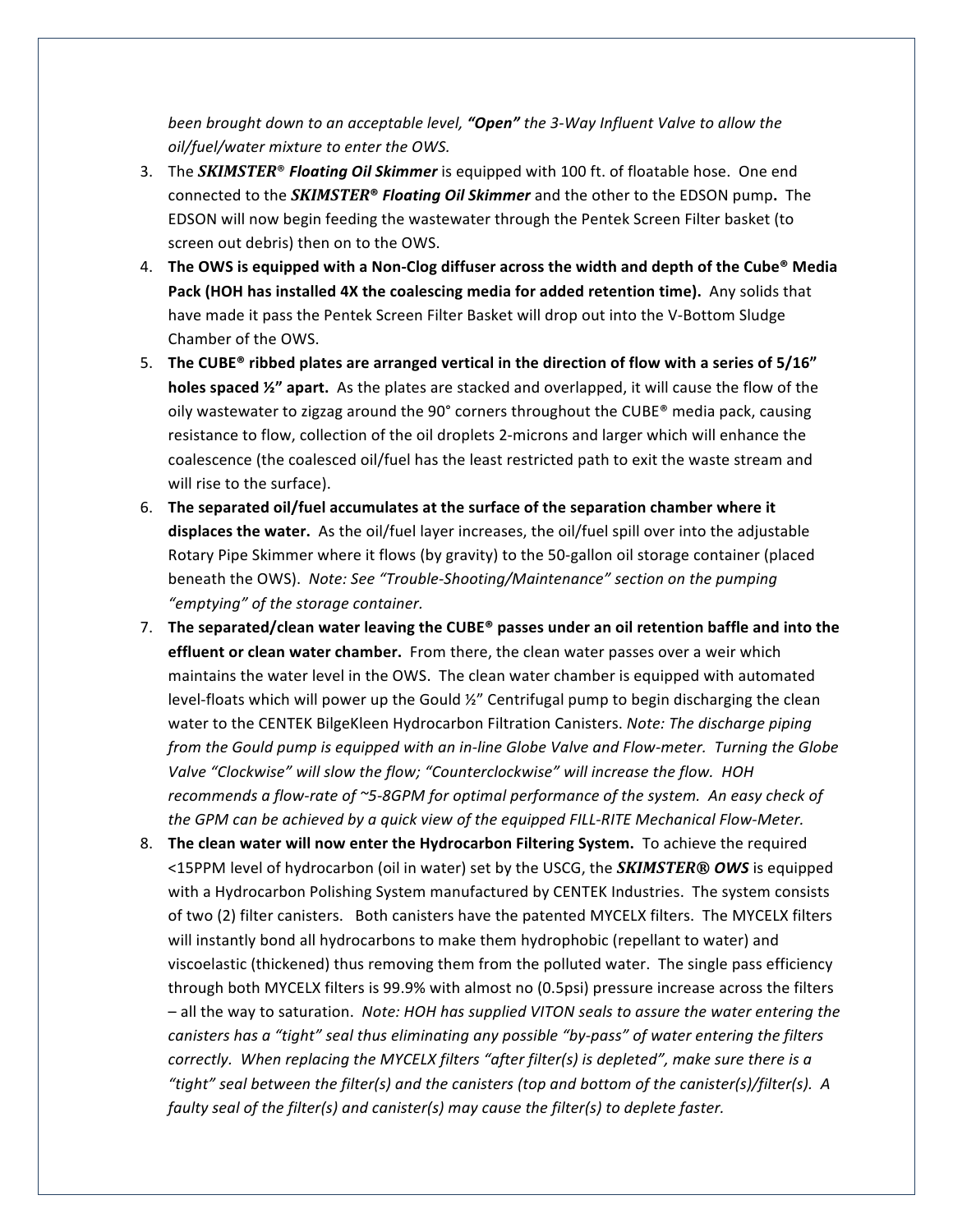- 9. A sampling of the effluent water is now entering the River Trace<sup>®</sup>"Smart-Cell" Oil-Content-**Monitor (OCM).** *The OCM meets the requirements of MEPC 107 (49) for monitoring of three (3)* types of oil types: Fuel, Diesel and Emulsions). By utilizing the "Smart Cell" Detector Array Technology developed by River Trace®, the OCM analyses all three oil types simultaneously without the need for recalibration. The PPM reading on the OCM can be monitored by viewing the OCM Digital Reader. *Note: Place the OCM "discharge plastic tube" (clean water from the OCM*) so the water empties into the *OWS* Clean Water Chamber, please make sure there is no *flow restriction and water is flowing freely back into the OWS (don't place end of tube in the clean* water chamber, place approximately 2-3 inches from the surface of the water).
- 10. Before attempting any / and each oil spill cleanup, the OCM must be flushed with clean water. HOH has equipped the **SKIMSTER<sup>®</sup> OWS** with a small stainless steel 115V pump. Follow the directions in the "River Trace" Instruction Manual for "Cleaning/Flushing" OCM.

*During the operation of the SKIMSTER<sup>®</sup> OWS the operator should continually monitor the entire* system, noting change in flow, oil/water mixture, possible solids entering system, storage container *levels, and oil- in-* water PPM levels (RiverTrace OCM).

#### **System Trouble- Shooting / Maintenance:**

- **1.** *SKIMSTER*<sup>®</sup> *Floating Oil Skimmer* is not skimming oil/water mixture from the containment **area.** 
	- Check for obstructions (debris) around the sliding "white" weir on the **SKIMSTER®**
	- $\circ$  Check for obstructions (debris) in the diaphragms of the EDSON pump.
	- $\circ$  Check for obstructions (debris) in Pentek Strainer Filtration canister.
- **2. Oil/Fuel buildup in OWS "Clean Water" Chamber**
	- $\circ$  It should be noted that a slight sheen on the surface of the water in the "Clean Water **Chamber"** is normal. Gravity feed OWS (like the one equipped with the *SKIMSTER®* **OWS**) will separate the oil/water down to approximately 20-30PPM, thus leaving a small amount of hydrocarbon floating on the surface of the water. The MYCELX filters will capture/absorb the hydrocarbons down to <15PPM.
	- $\circ$  Adjust the Rotary Skimmer to the correct level  $\frac{1}{4}$  to  $\frac{1}{2}$  above the oil surface. Remember the maximum ratio of the OWS is 20% oil and 80% water. As the oil approaches the water % (i.e. 50% oil to 50% water), eventually the oil will displace all of the water in the OWS, thus making the oil flow-thru the outlet of the OWS. Should this occur, adjust the Rotary Skimmer device down to remove the buildup of oil. Once oil layer has been removed, clean water must be added to the OWS before starting up with spill recovery again.
	- $\circ$  Another possible reason for oil to be in the "Clean Water" Chamber is that the contaminant (Oil/Fuel/Water) is "Emulsified". The OWS supplied with the **SKIMSTER®** OWS will not separate emulsified mixtures. The MYCELX filters will deplete at a much quicker rate in this situation. For very small spills of emulsified oily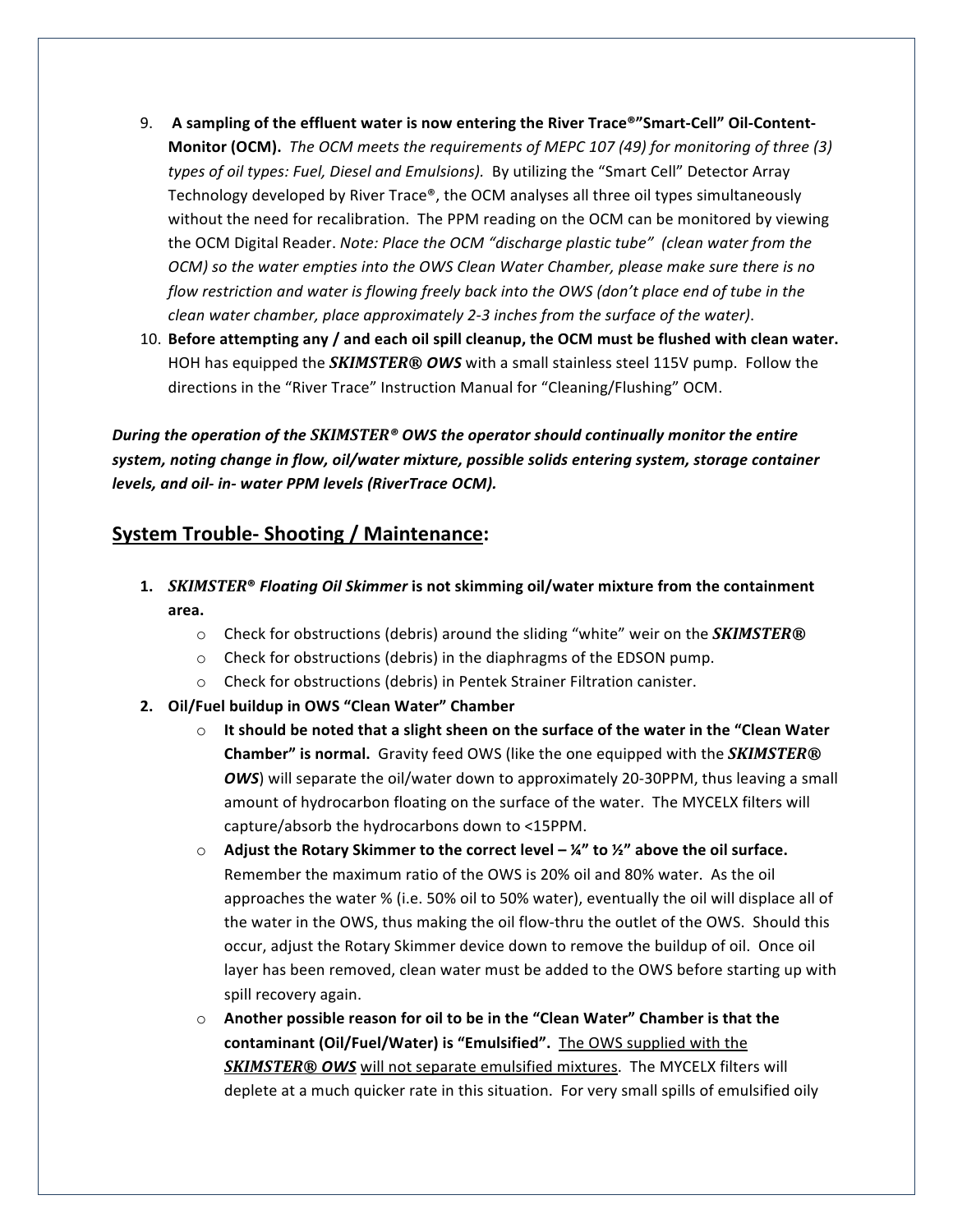wastewater, utilizing the **SKIMSTER<sup>®</sup> OWS** may well be your best option. For the larger emulsified oily mixtures, it may be cost prohibited.

- $\circ$  **The CUBE®** Media Pack may be clogged Depending on the hours of operation, % of oil content, temperature of water, solids collected, etc may have clogged the media pack. HOH recommends pressure washing the CUBE® Media Pack as well as the OWS chambers on a regular basis.
- 3. **Poor Effluent Quality** Regularly monitor the quality of the effluent leaving the OWS. If any loss in effluent quality is observed, the following steps should be taken to correct the problem immediately. Some things to check if effluent quality has deteriorated (OCM reading above >15PPM):
	- $\circ$  **Have you exceeded the OWS rated flow?** The rated flow for the *SKIMSTER*<sup>®</sup> OWS is between 5-8 GPM. Check the Fill-Rite Flow-Meter for the GPM flow, adjust accordingly.
	- $\circ$  Have you allowed the sludge to accumulate to a point where it has started to affect **the performance of the CUBE® Media Pack.** If so, the OWS should be drained and the coalescing media flushed out. If the media cannot be flushed out sufficiently from above the OWS, remove the Media Pack (each cube is equipped with a handle for ease of removal). If you determine the media pack has become permanently fouled and requires replacement, call HOH for a replacement.
	- $\circ$  Utilizing another type pump (other than the EDSON Diaphragm pump supplied with **the** *SKIMSTER***<sup>®</sup> OWS**). If you are utilizing a pump other than a "Diaphragm Pump" you well may be "emulsifying" the influent (oil/fuel/water) mixture. A simple test to see if you are emulsifying the mixture, simply take a sample from both ends of the pump (influent / effluent), there should be no difference between the two samples. HOH recommends a diaphragm pump (either electric or air).
	- $\circ$  Check to see if the oil is freely draining from the OWS (through the Rotary Pipe **Skimmer).** If the outlet becomes plugged, the oil will flood the separation chamber and oil will pass through the effluent chamber.
	- $\circ$  **Contaminates:** Certain detergents are emulsifiers, eliminate all emulsifying detergents prior to entering the OWS. Coolants, solvents, paint waste will not be separated successfully to achieve the <15PPM limit.
	- o **MYCELX Filters have depleted** Longevity of the MYCELX filters of course depends on the amount of oil/fuel captured during oil spill projects you are performing. A MYCELX filter will absorb approximately .9 gallons of oil/fuel. Testing on the **SKIMSTER®** OWS at HOH's facility, it has been determined that approximately 2500-3000 gallons of oil/water mixture can be processed before the MYCLEX Filters had to be replaced. HOH would recommend replacing filters before each oil spill project you undertake.
		- Note: What do you do with the depleted MYCELX Filters? Since the filters have *absorbed oil/fuel the filters are an excellent candidate for "Fuels Blending". Ask* your Waste Management Disposal Company for disposal options. Oil/Fuel depleted MYCELX Filters are regulated as a "Non-Hazardous Waste" by EPA *Guidelines.*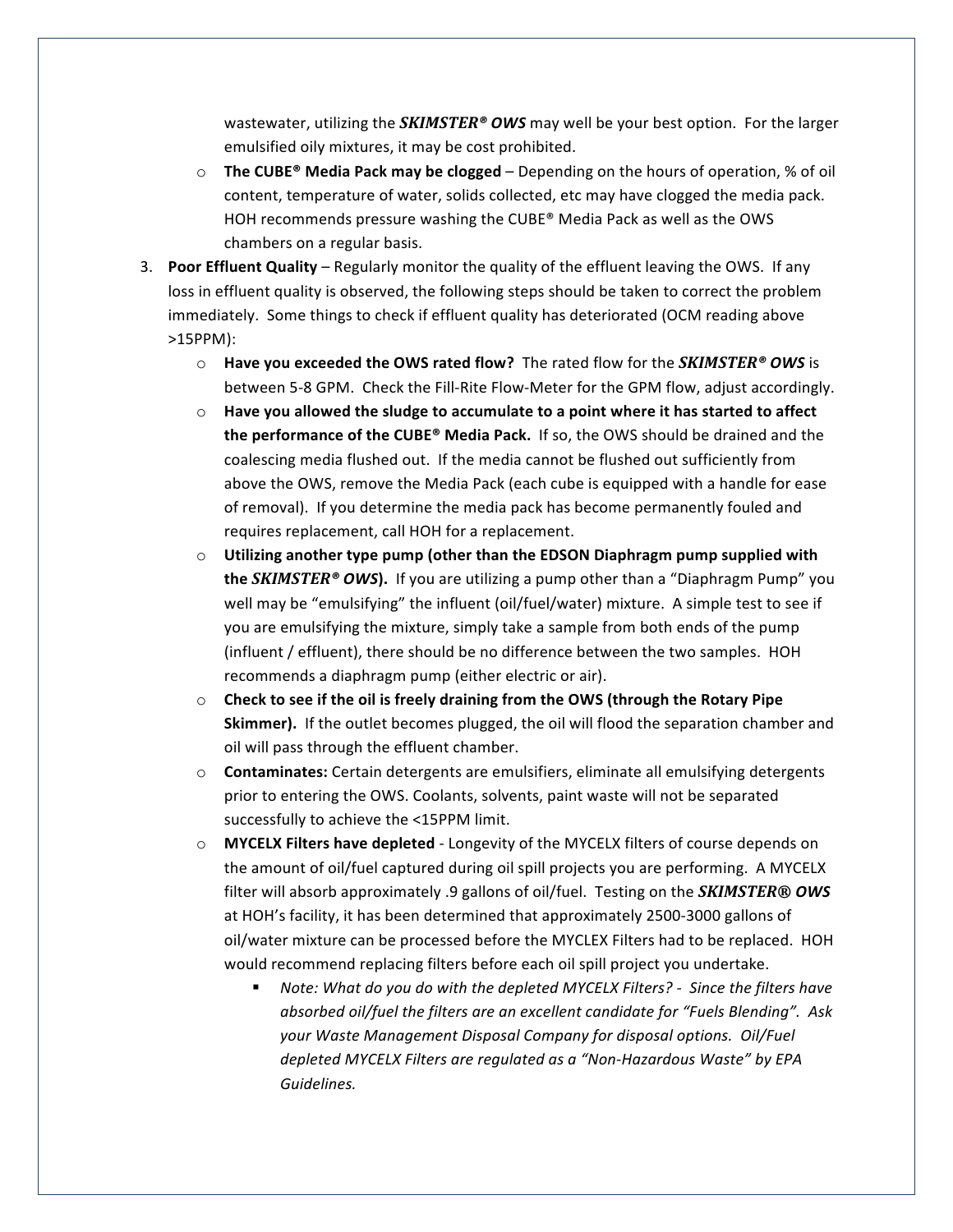- **Note:** What are the small pillows in the Effluent Chamber? HOH has supplied the **SKIMSTER®** OWS with small 12"x12" Hydrocarbon Absorbent Pillows to absorb possible sheens in the Effluent Chamber. These pillows are made up of a similar polymer technology as the MYCELX filters. These absorbent pillows (like the *MYCELX)* can be fuels blended. HOH recommends replacing the pillows at each *oil/fuel spill project.*
- **OCM needs cleaning** High PPM readings on the OCM may indicate that the OCM may need a "Manual Clean" performed. Please read River Trace® manual for recommending cleaning of the OCM.
- $\circ$  **OCM** sampling tubes cleaning tubes may be clogged or dirty, again check River Trace<sup>®</sup> Manual for cleaning OCM. *(Note: It is important to keep the River Trace "Inlet Tube" higher* than the "Monitor", to make sure the tube is always filled with water. False readings will appear on the "Monitor" if the "Inlet Tube" and the measuring cell is *empty.*

**System is not level** – if the *SKIMSTER®* OWS is not level the oil layer will not drain into the Rotary Skimmer device in the OWS, thus passing through to the effluent chamber.

- 4. **Effluent Chamber not emptying fast enough** Synchronize influent flow rate with the effluent discharge. During testing on the **SKIMSTER® OWS** HOH has determined the Variable Speed Drive on the EDSON Electric Diaphragm Pump should be set at approximately 25-30 Cycles Per Minute (please see EDSON instruction manual). By adjusting the Globe Valve on the Effluent side of the OWS, you can synchronize the pumps to achieve optimal emptying of Effluent Chamber. Remember the **SKIMSTER®** OWS recommended GPM is ~5-8GPM.
- 5. **50-Gallon Storage Container is full** How do I empty it? HOH has made it simple to empty the Oil Storage Container (sitting beneath the OWS). Utilizing the EDSON Pump to empty the container, disconnect the "Quick-Connect" hose from the **SKIMSTER<sup>®</sup> Floating Oil Skimmer** then connect to the Oil Storage Container "Quick-Connect" fitting. Disconnect the "Quick-Connect" from the Pentek Filter Strainer Canister, then connect hose to your Oil Recovery Tank or Container.

#### Please refer to the System Drawing and Parts Listing for ordering replacement parts.

Should you have any questions or concerns regarding the operation of the **SKIMSTER<sup>®</sup> OWS** please don't hesitate to call HOH Corporation at (336) 727-4644. We will try our best to answer any question you may have.

Thank you again for purchasing our *SKIMSTER<sup>®</sup> OWS* System, we look forward to working with you on all your Oil & Water Separation needs in the future!